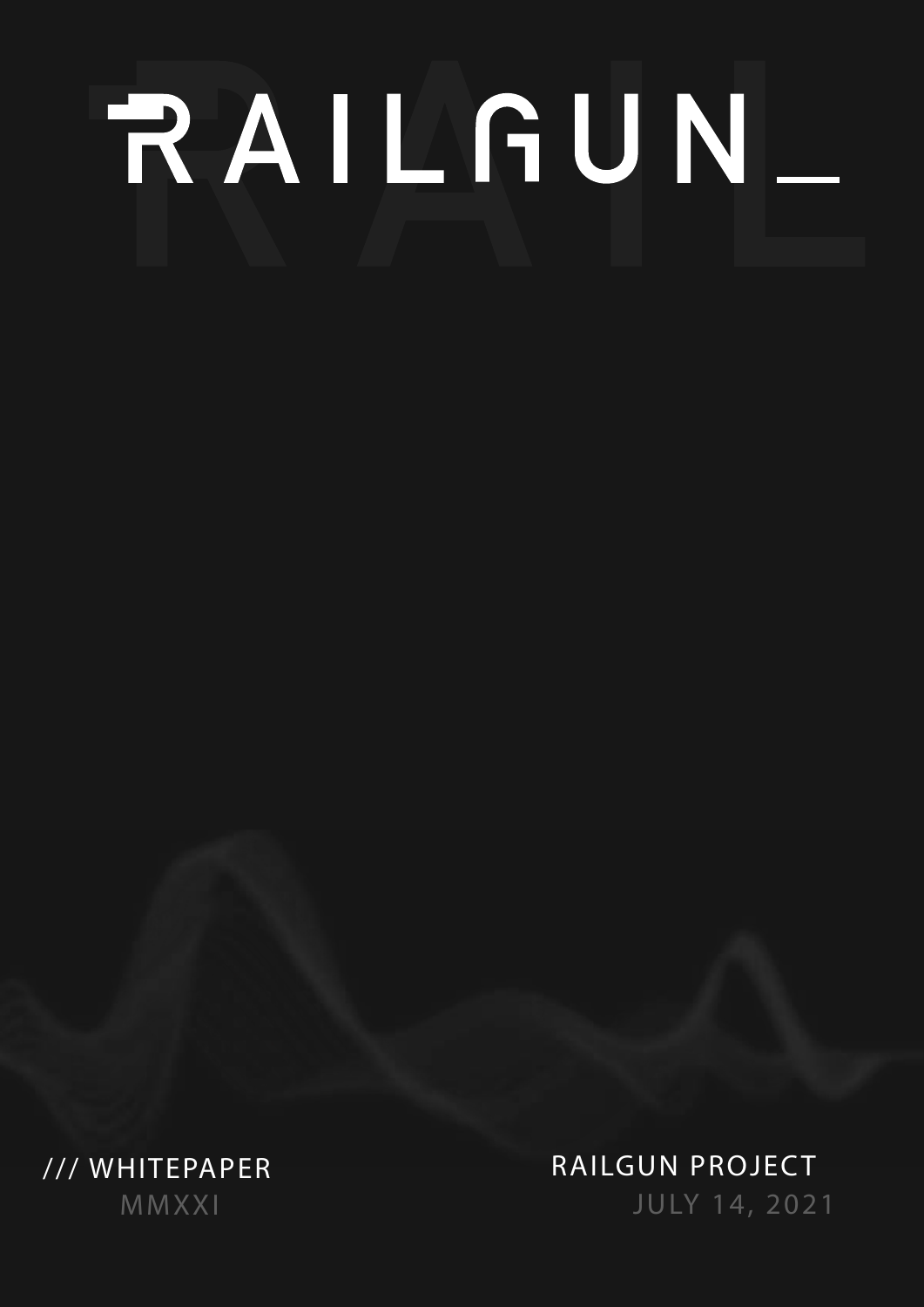TABLE OF CONTENTS

- Vision 05
- Introduction 06
- **Technical** 08
- **Governance** 013
- Economics 015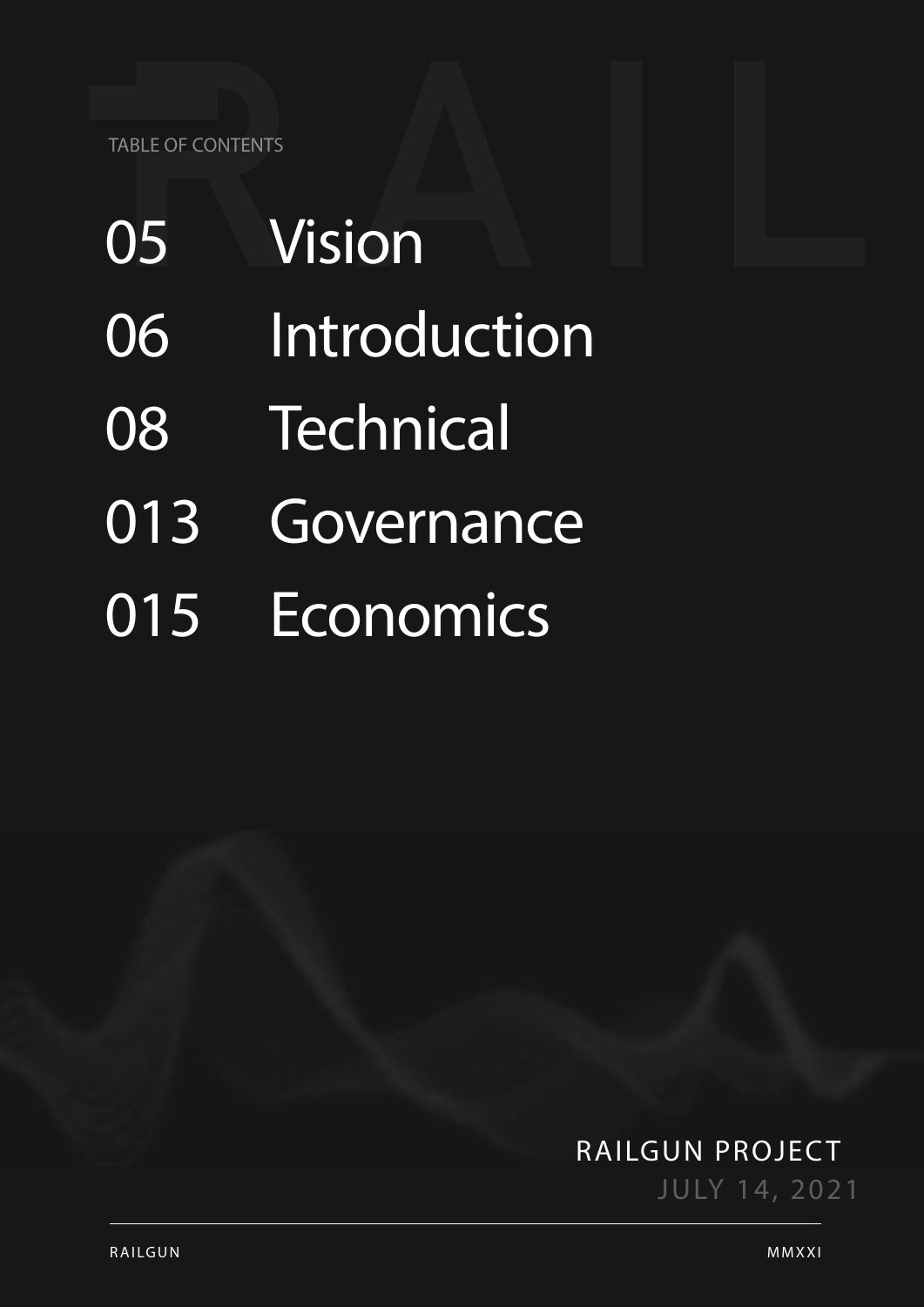# RAILGUN

*RAILGUN is a robust, zero-knowledge substrate built on Eth//reum, enabling pr1vacy and an0nymity for users and on-chain applications.*

*RAILGUN: the first time users can maintain privacy while interacting with DeFi smart contracts on Ethereum - without any trade-off from the full security of Ethereum hash-power.*

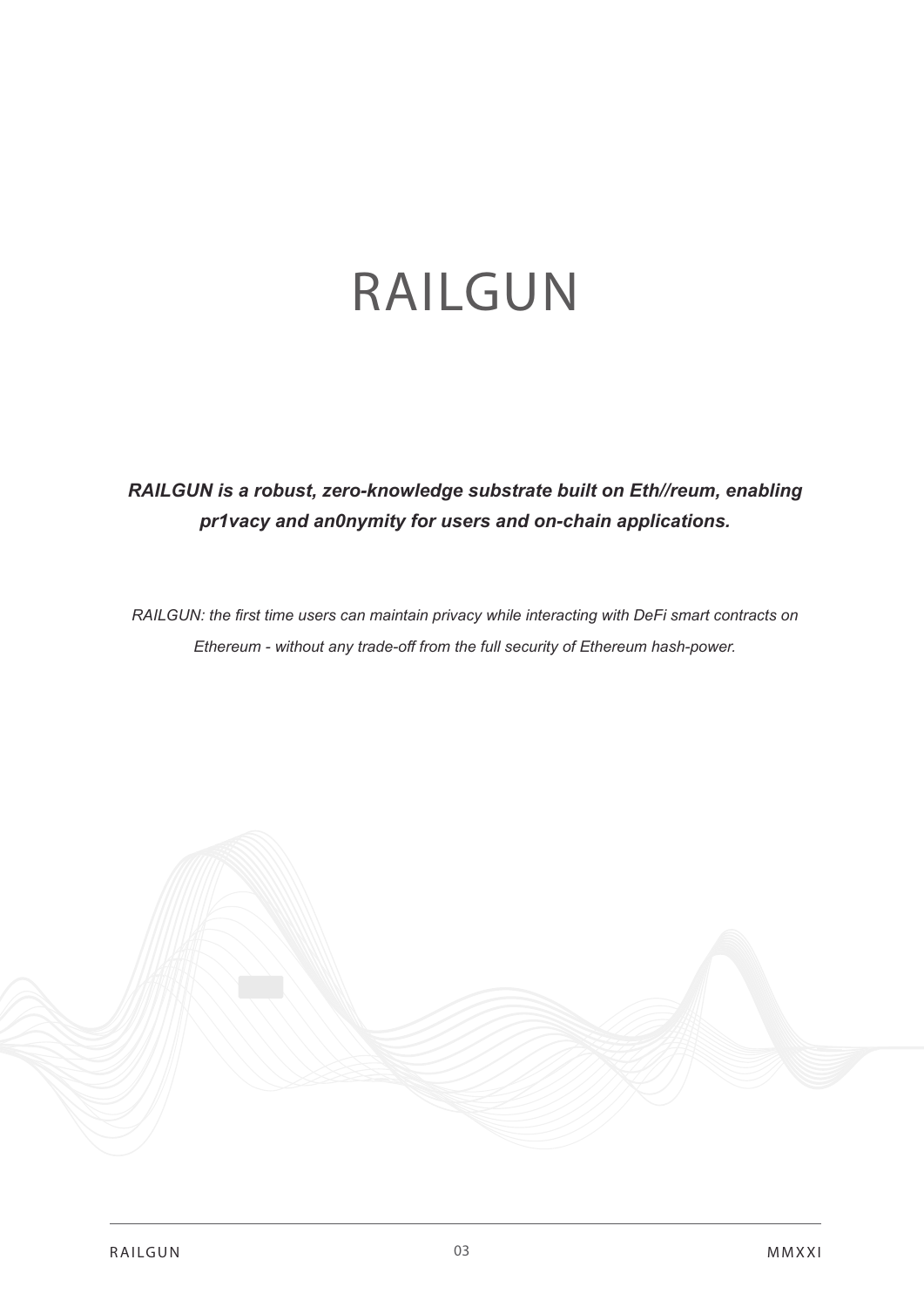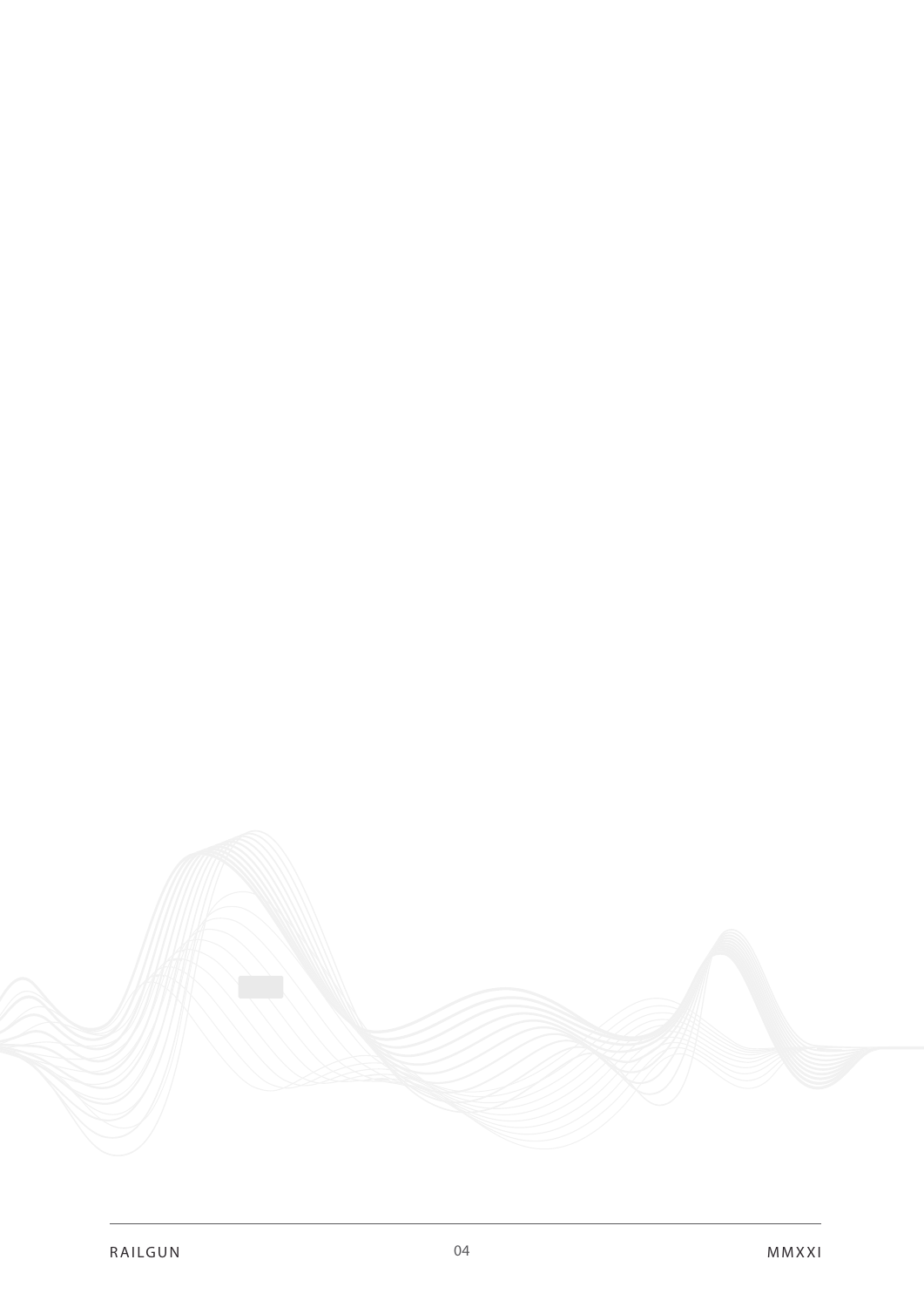# Vision

Privacy is something all humans instinctually value. It is a well-recognized human right, and even those who deny it to others expect it for themselves. Privacy and anonymity should be the default, not the exception. Your consent should be needed before your personal or financial details are revealed to any would-be voyeur.

A small community of passionate and skilled privacy enthusiasts are developing RAILGUN, a privacy and anonymity system built directly on-chain on Ethereum, from which you can interact directly with DEXs, lending platforms, and popular smart contract applications. RAILGUN keeps your actions secret, protecting your privacy, and allows you to keep your identity secret - thus giving you anonymity. RAILGUN does this without you ever having to leave the safety and liveliness of Ethereum and its booming ecosystem. Not only that, RAILGUN will bring its revolutionary advantages to other blockchain ecosystems in rapid succession.

If you ever need to be transparent, RAILGUN can generate a verifiable report of your actions and balances (for an auditor or compliance officer, for example), with a privacy preserving Zero Knowledge method. This means your funds will still be hidden from the public, but you can provide evidence of the sources to your chosen colleague or recipient. The goal of RAILGUN is not to strip away the third-party verifiability of actions taken on-chain, but rather to give back to users the power to choose who sees what, when, and why.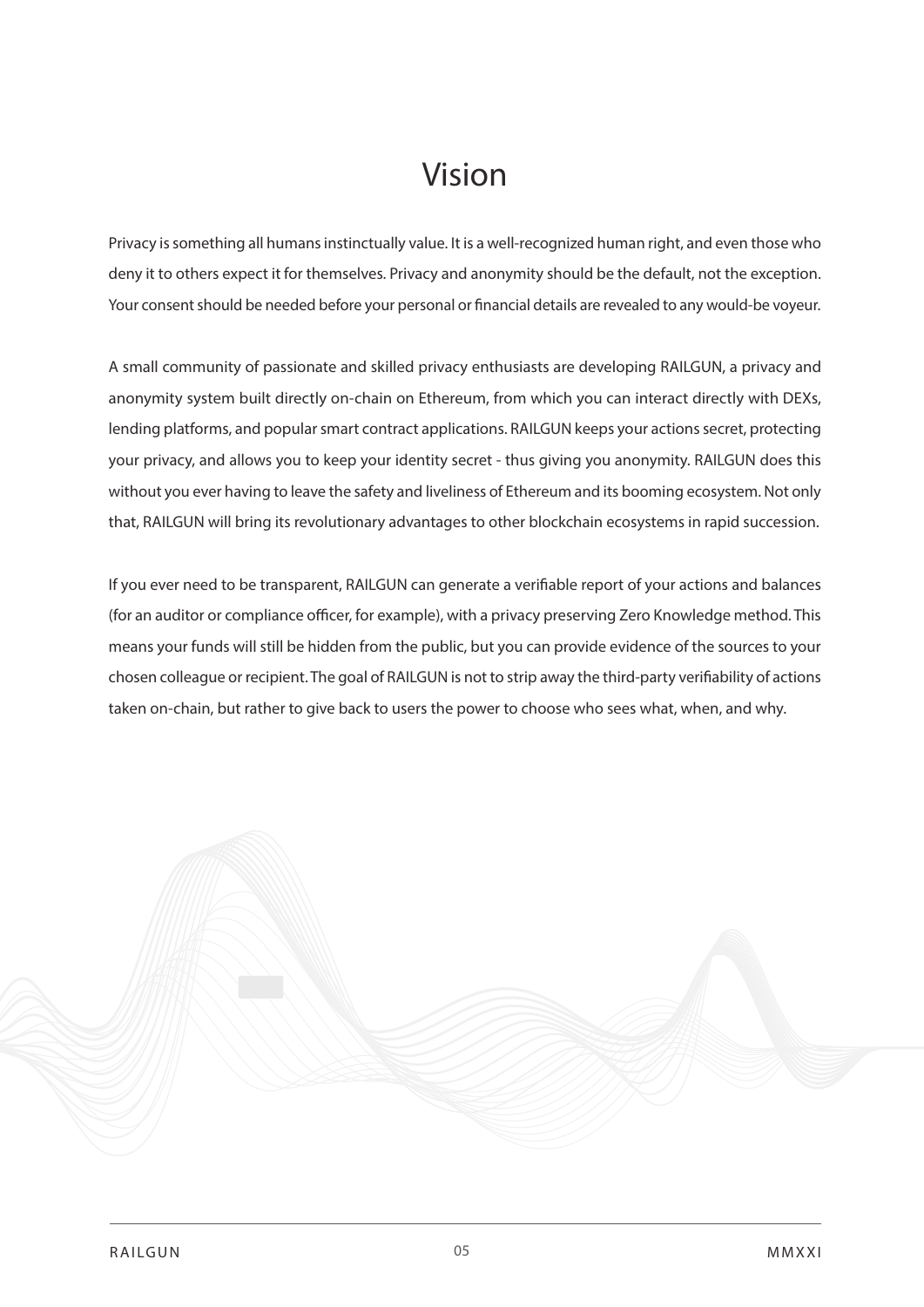## Introduction

Public blockchains are precisely that: public. On the most popular blockchains of today, every bit of your on-chain activity is available for the whole world to see, and will be even a decade later. With commercial on-chain analysis systems improving to a point where you and all your transactions, ever, are trivially traceable, this presents an obvious problem for the present day blockchain user. This is before even taking into consideration any potential efforts and capabilities of professional electronic surveillance organizations that exist in more than few nations these days. This presents a fundamental challenge for large-scale adoption by individuals, NGOs and even corporations. Imagine a world where paying for your morning coffee tells the coffee shop, its barista, and its customers how much you have in your bank account, how much you get paid, and where else you have been spending your money. If you use most cryptocurrencies today, this is exactly the situation you are likely to end up in.

Ethereum is far and away the leading chain for trading and other decentralised financial applications, but interacting privately and anonymously with Ethereum has proven to be difficult. Until recently, the necessary tools have not been available. The solutions that do exist require specialized blockchains that do not have direct access to the DEXs, applications, and liquidity that lives on Ethereum. They also lack the trust the main Ethereum network provides. Many users begrudgingly resort to centralized solutions — which track all kinds of personal data — as a 'lesser evil' compared to sharing their trading history with the entire world, in perpetuity.

#### What Is RAILGUN?

RAILGUN is a collection of smart contracts that verify zero-knowledge proofs, allowing users to make, send or receive transactions without revealing any assets, amounts, or identities. In much the same way, it also allows users to interact with smart contracts, such as those used for DEX trading, yield farming and other dApps (decentralised Apps). Layered on top of this on-chain system is a suite of adapters called Adapt Modules for existing applications on Ethereum that anyone can deploy. Such a system has two fundamental advantages:

1. Firstly, it increases the size and noise of the anonymity pool. All transferring, swapping, lending, borrowing, and in general, transacting with all kinds of decentralised applications greatly increases the throughput and variation of interactions with RAILGUN, making it progressively more difficult to correlate withdrawals from RAILGUN to deposits into RAILGUN. This means the users who have deposited into RAILGUN are able to achieve privacy and anonymity faster than any of the other systems available on-chain.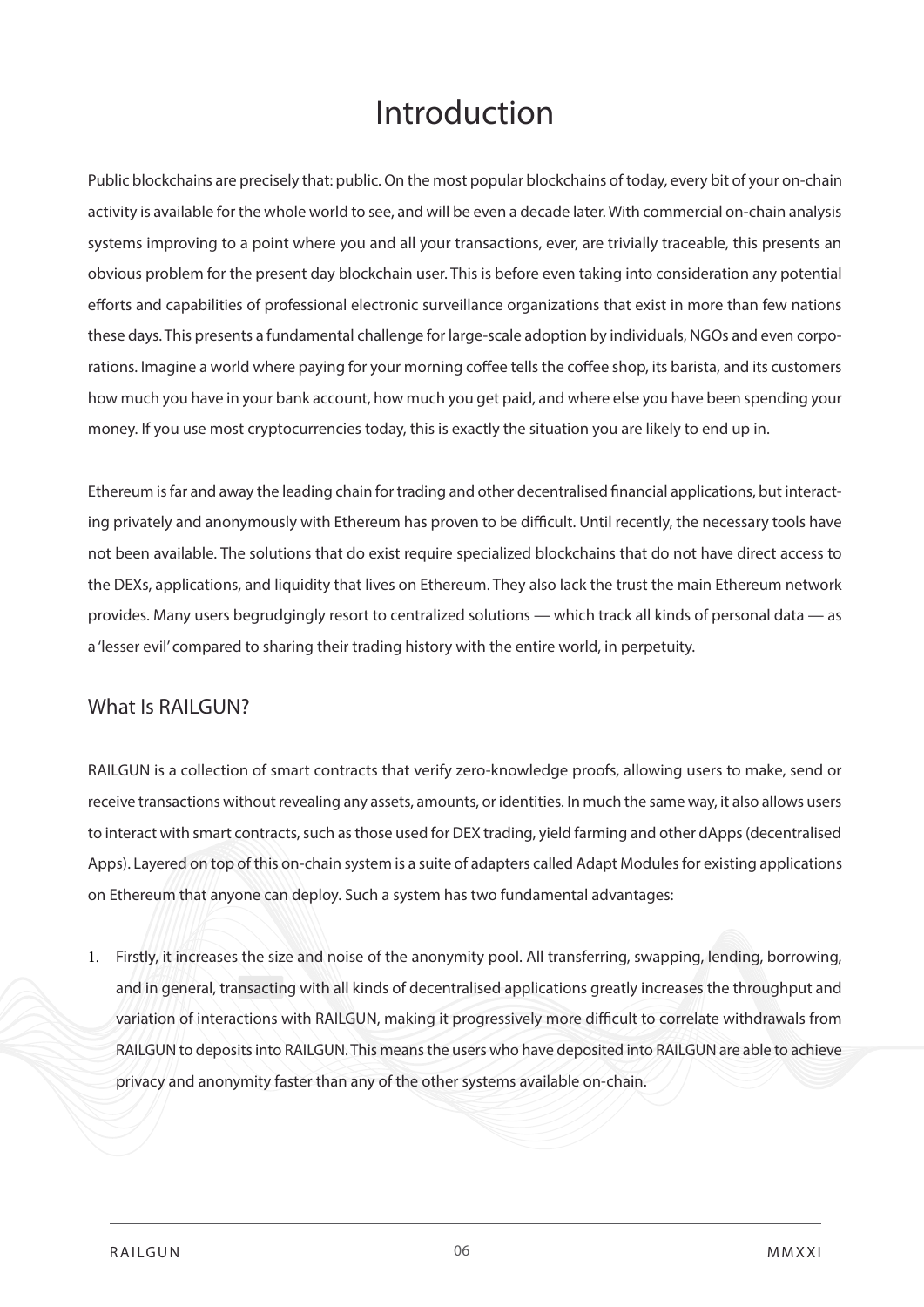2. Secondly, it allows users to keep their assets in their original form, without converting to a different token, within the RAILGUN system longer term. True privacy and anonymity is achieved when assets can not only be privately transacted but also privately stored. With assets in RAILGUN, users can still do everything they can do with assets outside of RAILGUN, reducing the incentive to ever move these assets out. This helps to increasing the size and noise of the anonymity pool, offering a much better level of privacy and anonymity.

By creating an ecosystem where privacy, anonymity, transfers, trades, and any other activity all happen in one place, all participants benefit from an increasingly large and noisy anonymity pool. All users of the system are able to piggyback off the activity of others, increasing their own privacy and anonymity.

#### How Does RAILGUN Work?

#### RAILGUN is composed of these key functions:

ADD transfers assets into RAILGUN and creates a new zero-knowledge note, representing all of the assets and their owner. This action is not in itself private (because it originates from outside the system, but it is the first step towards creating privacy). The note is then added to the live pool.

SPLIT turns one or more zero-knowledge notes into two zero-knowledge notes. The input notes are moved from the live pool to the dead pool, and the output notes are added to the live pool. All of this is done in zero-knowledge, where the user proves that they own the input notes, and that the input notes have not been used before, without revealing the notes themselves. Splitting can also be used as a way to transfer funds by setting a different owner in one of the newly created notes. This helps to hide the precise intent of the split.

REMOVE transfers assets from RAILGUN to an arbitrary address by destroying a note. Again, this is done in zero-knowledge, where the user proves ownership of the destroyed note without revealing the note or themselves. However, because the receiver is outside the system, this action reveals the address to which the funds are transferred, and the amount of funds. But not the actual user it came from, only that it came from the RAILGUN system.

All actions will also come with varying levels of privacy and anonymity and therefore the user can select the type of action to reduce gas costs where necessary. Users will also be able to batch multiple actions into one proof to reduce gas costs.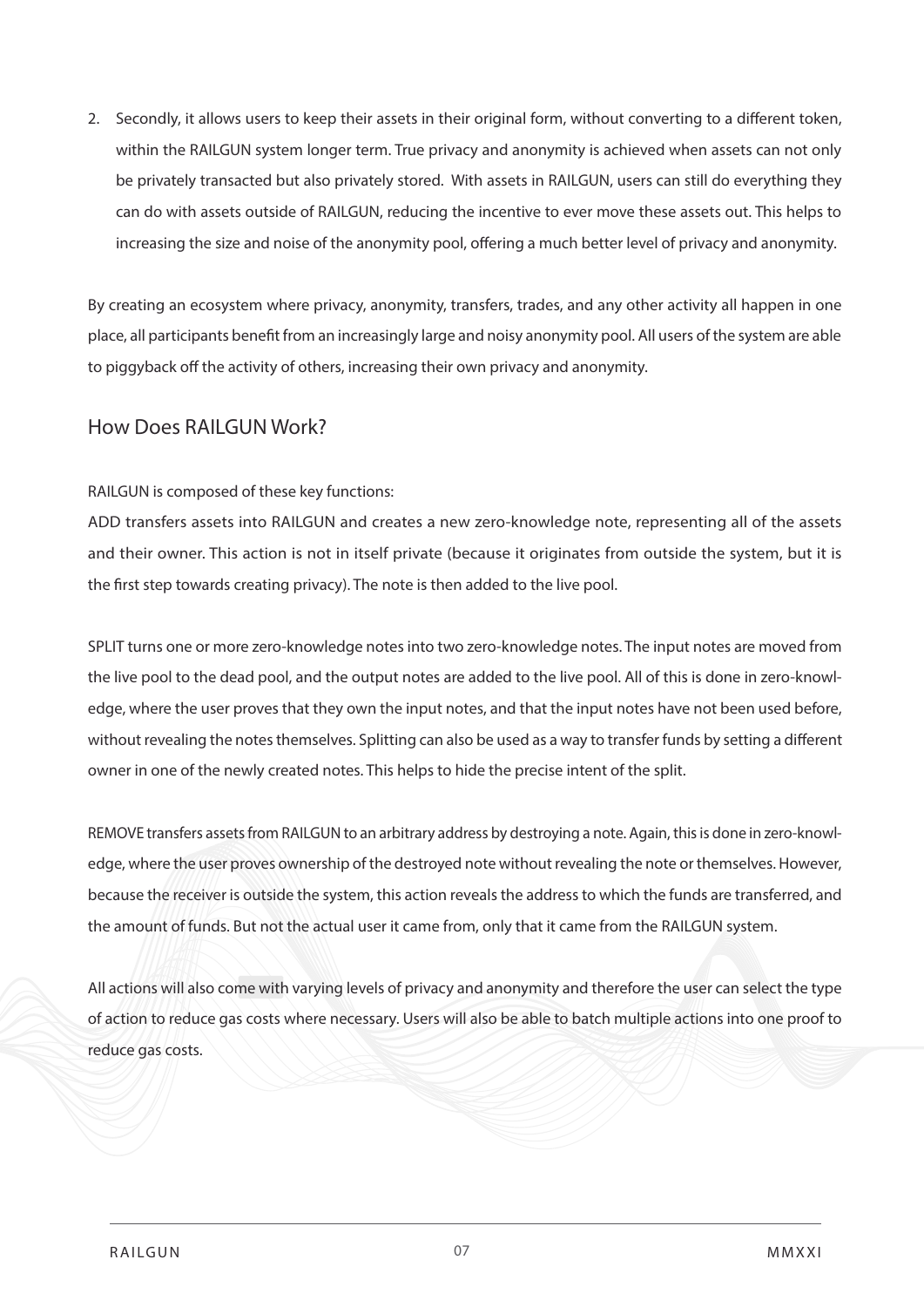# **Technical**

RAILGUN was designed to make it possible for you to:

- Build a fully private store of your cryptocurrency assets, at rest
- Trade and participate in DeFi platforms with complete privacy & the full security of the blockchain
- Swap tokens privately with other users, without an on-chain activity trace
- Produce a proof of your source of assets for compliance purposes, for example

In addition to that, a RAILGUN DEX will be released shortly (provided the DAO votes in favor of doing so) to facilitate peer-to-peer trading that is invisible to external parties yet built within this same on-chain technology that makes RAILGUN possible.

#### RAILGUN Core System & Protocol

The core of the Railgun protocol is a JoinSplit transaction, which operates on the (U)TXO – that is (Unspent) Transaction Output, model. Here, the U is in brackets because any outside observers are unable to determine which TXOs (Transaction Outputs) have been spent and which haven't. Each UTXO is an encrypted note of a public key that establishes who can spend it, an amount, a token ID (for example USDT, WETH, WBTC etc., represented by their respective ERC-20 contract address), and also a randomness field to randomize the note commitment (i.e. hash). We internally use efficient implementations of batch incremental Merkle trees (a tree data-structure that allows efficient and secure verification of the contents of large data structures, using cryptographic hash functions) to maintain this information, on-chain.

 We use Nullifiers, which is a particular type of hash that is generated using the users' private keys, that aren't linkable to the TXOs by outside observers, but are deterministically generated in transactions to eliminate any potential for double spends. Nullifiers are calculated by using the hash of the Spending Key (spender's private keys for the UTXOs in question) and path indices of Merkle root, which ensures that each note will always generate unique Nullifier. Since the Nullifier can only be generated by the spender, this allows RAILGUN to use them as double spend elimination. The spender is the only one able to link which Nullifier belongs to which UTXO.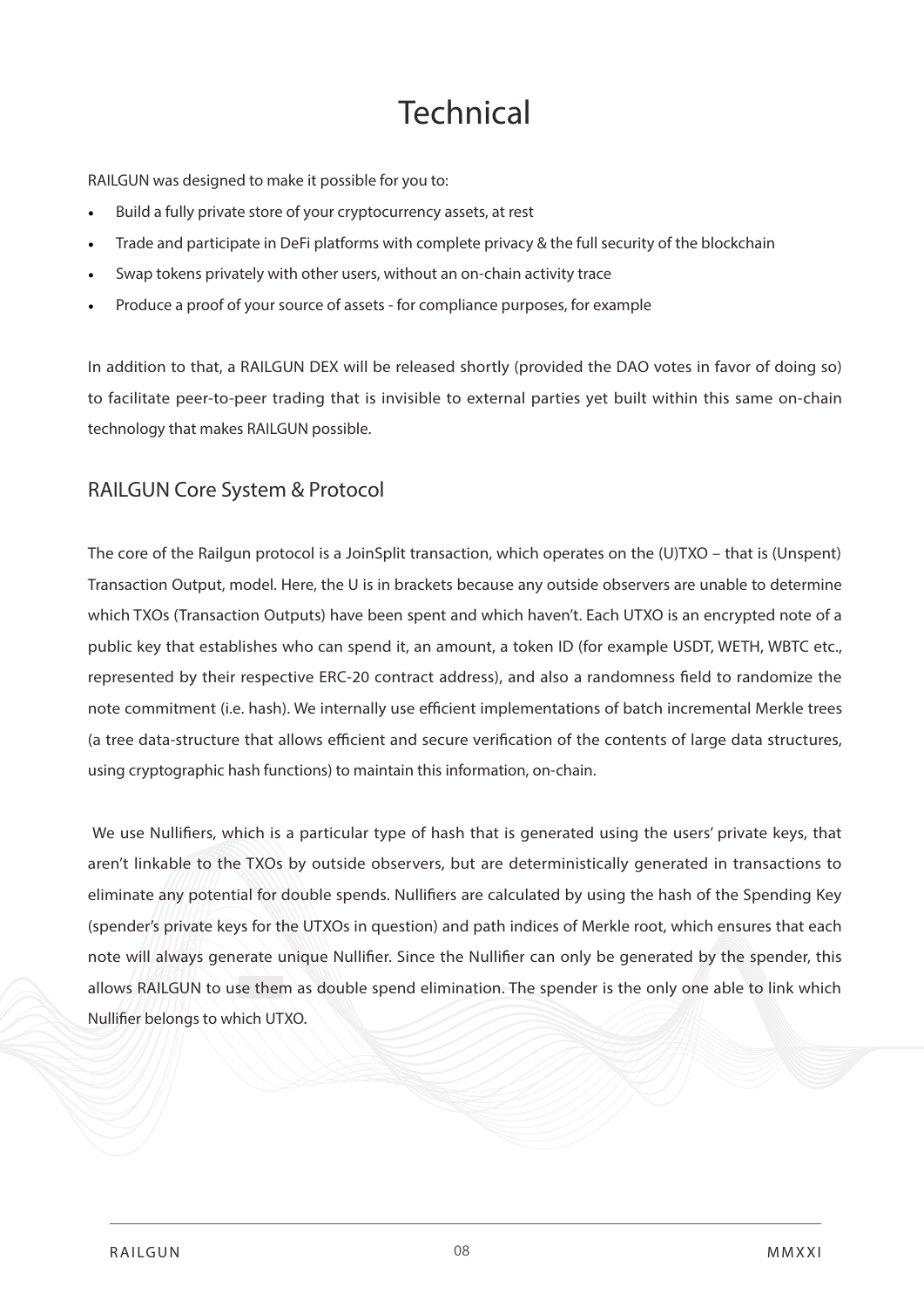RAILGUN uses zero-knowledge proofs heavily within the system. Zero-knowledge transactions can be thought of as small programs with some public inputs and some private inputs. A prover program therefore can generate a proof with both public and private inputs and then give the public inputs to a verifier program, along with a ZKP (Zero-Knowledge Proof). With this information, the verifier program can now verify what the prover program has successfully executed. The public inputs exist as a part of the sufficient information to prove that the private inputs were what the verifier expected, and are not forged values. The Merkle tree root of our UTXO set ensures very efficiently that the prover is not able to fraudulently claim 'I have a UTXO with 10000000000 ETH'.

In our zero-knowledge program we have the following public inputs:

- Adapt ID (more on this in a later section)
- Deposit amount
- Withdrawal amount
- Merkle root
- Nullifiers
- Output UTXO hashes
- Output UTXOs encrypted, which are only decryptable by receiver

And also the following, optional, public inputs:

- TokenID which must be public if deposits or withdrawals must be made, but private if both deposits and withdrawals are zero
- An address to withdraw from which must be public for non-zero withdrawals

#### The private inputs are:

- Input amounts
- Spending Keys which hare the private keys for UTXOs being spent
- Merkle proofs of membership
- Recipient public keys
- Output amounts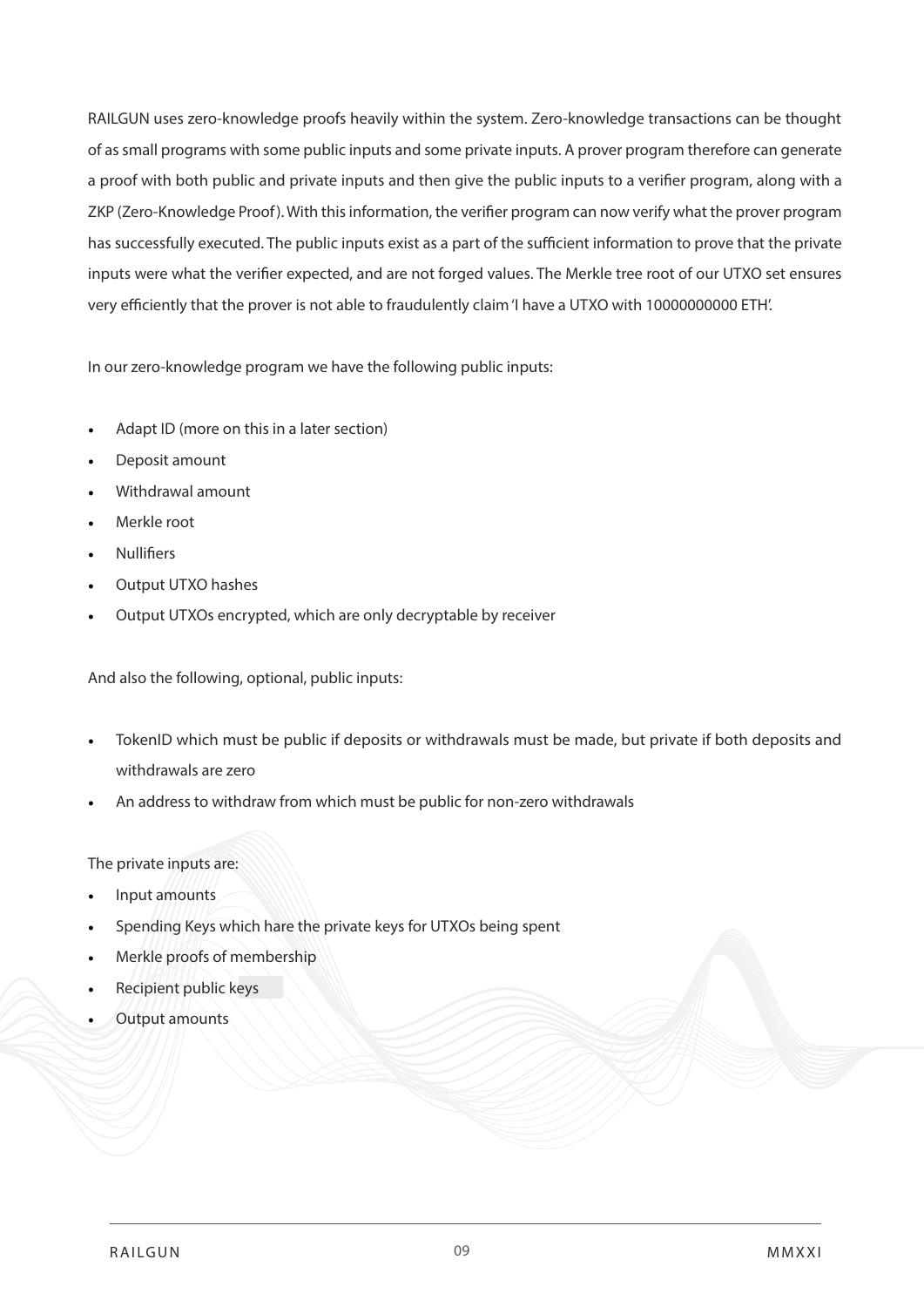With these inputs, the zero-knowledge program verifies the following:

- Deposit amount + input amounts = withdrawal amount + output amounts, so no one can create tokens out of thin air
- Input notes exist in the Merkle tree by using Merkle root and Merkle proofs of membership
- The spending keys are valid for the input notes since only the private key of the notes can spend them
- Nullifiers are correctly calculated

The contract checks to make sure:

- The zero-knowledge proof for the transaction is valid
- That it hasn't seen the nullifiers before, eliminating any double spends
- The Merkle root is the current or a previous Merkle root, to prevent users from making up UTXOs
- Then the smart contract transfers tokens from the user wallet to itself, if a deposit amount is specified, or transfers tokens from itself to the specified user wallet address in the public inputs, if a withdrawal amount is specified instead. The hashes of the output UTXOs are then added to the Merkle tree so they can be spent in the future.

#### Adapt Modules

Adapt modules are separate smart contract extensions to the RAILGUN protocol that can facilitate features such as private trades and NFTs, etc. Such Adapt modules can implement extra functionality without bloating the core RAILGUN code. The Adapt ID interface itself is simple - yet powerful.

The Adapt ID interface consists of two fields, a contract address and parameters.

If a contract address is specified, the RAILGUN core contract will only process the transaction if the transaction has been submitted from the contract address specified via the Adapt ID module interface. Because any relevant proofs are only submittable from the specified contract, they are only valid if they pass both the RAILGUN core protocol's validation rules as well as the Adapt module's validation rules.

The Adapt ID parameters are not validated by the core RAILGUN code, which allows Adapt modules to implement whatever custom logic they wish here (could be a set of interactions with an external DeFi contract like AAVE, for example).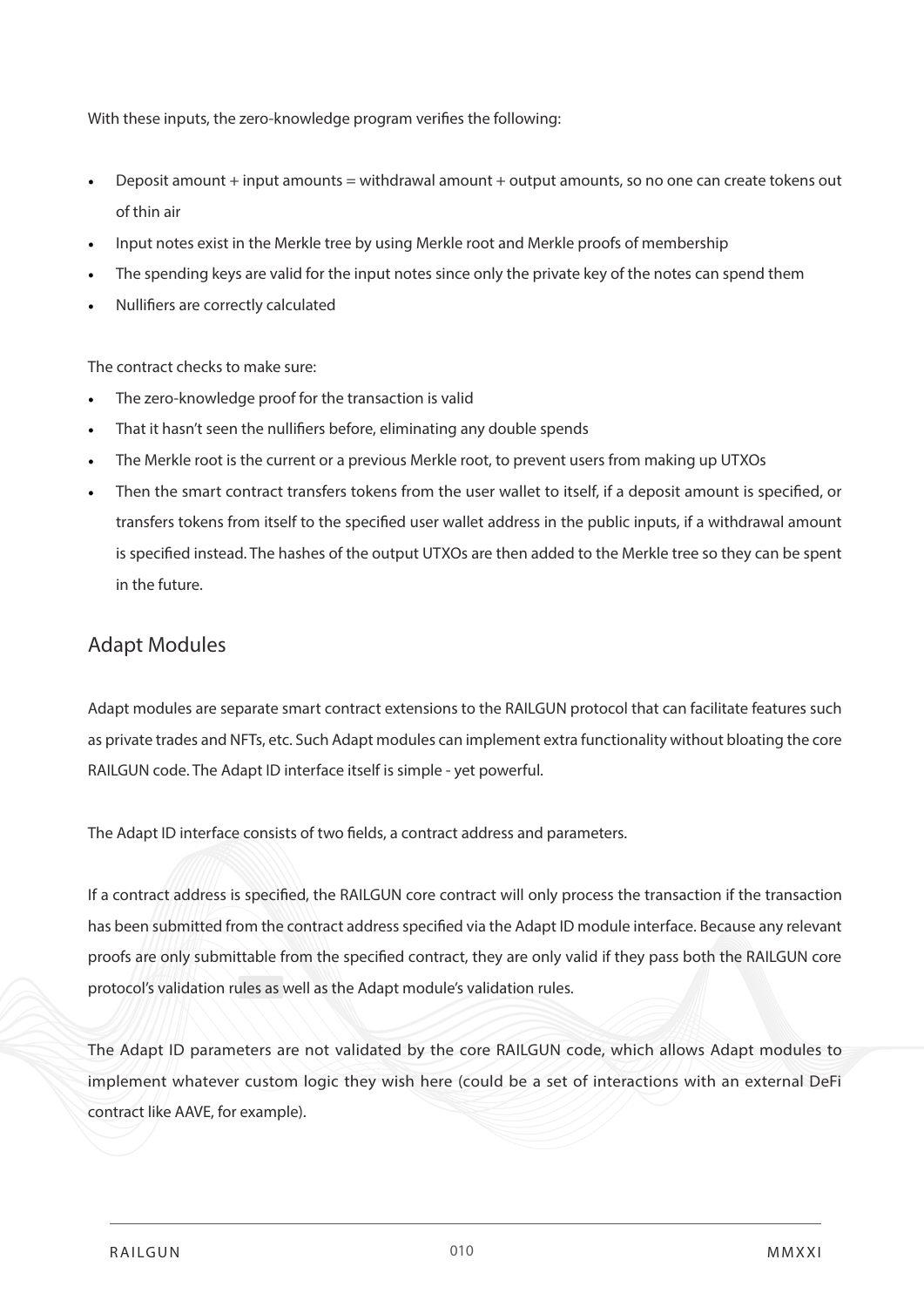Keeping Adapt modules in separate contracts also ensures that RAILGUN user funds are not at risk from poorly coded or malicious Adapt modules.

Let's look at how and Adapt module could be used by Alice and Bob to swap their tokens:

- Alice wants to sell 100 USDC for 100 USDT, so she generates a note for 100 USDT spendable by herself (let's call this note A)
- Bob wants to sell 100 USDT for 100 USDC, so he generates a note for 100 USDC spendable by himself (call this note B)
- Alice sends note A, to Bob and Bob sends note B, to Alice
- Alice creates a proof that spends to note B with the hash of commitment A as the Adapt ID (call this proof A)
- Bob creates a proof that spends to note A with the hash of commitment B as the Adapt ID (call this proof B)
- Bob sends his proof to Alice. Alice sends her proof to Bob. Either Alice or Bob send both proofs to a common Relayer. In this example Alice will send both
- Alice submits both proofs to the Swap module (via a Relayer). The Swap module checks that the Adapt ID of proof A is equal to one of the note's hash of proof B and the Adapt ID of proof B is equal to one of the note's hash of proof A. If so, both proofs are submitted to the RAILGUN system as an atomic transaction. Entire transaction reverts, if either proof fails

#### Swap Transactions and RAILGUN DEX

Swap transactions make use of the Adapt ID interface. Each RAILGUN transaction specifies the hash of an output that it wishes to be filled. The validation rules on the Swap Adapt ID module ensures that the transaction is only valid if another transaction is submitted alongside it that outputs to the specified output hash. So, any swaps are performed in an atomic and trustless manner - only pairs of transactions with outputs matching each other's requests are valid and will get executed.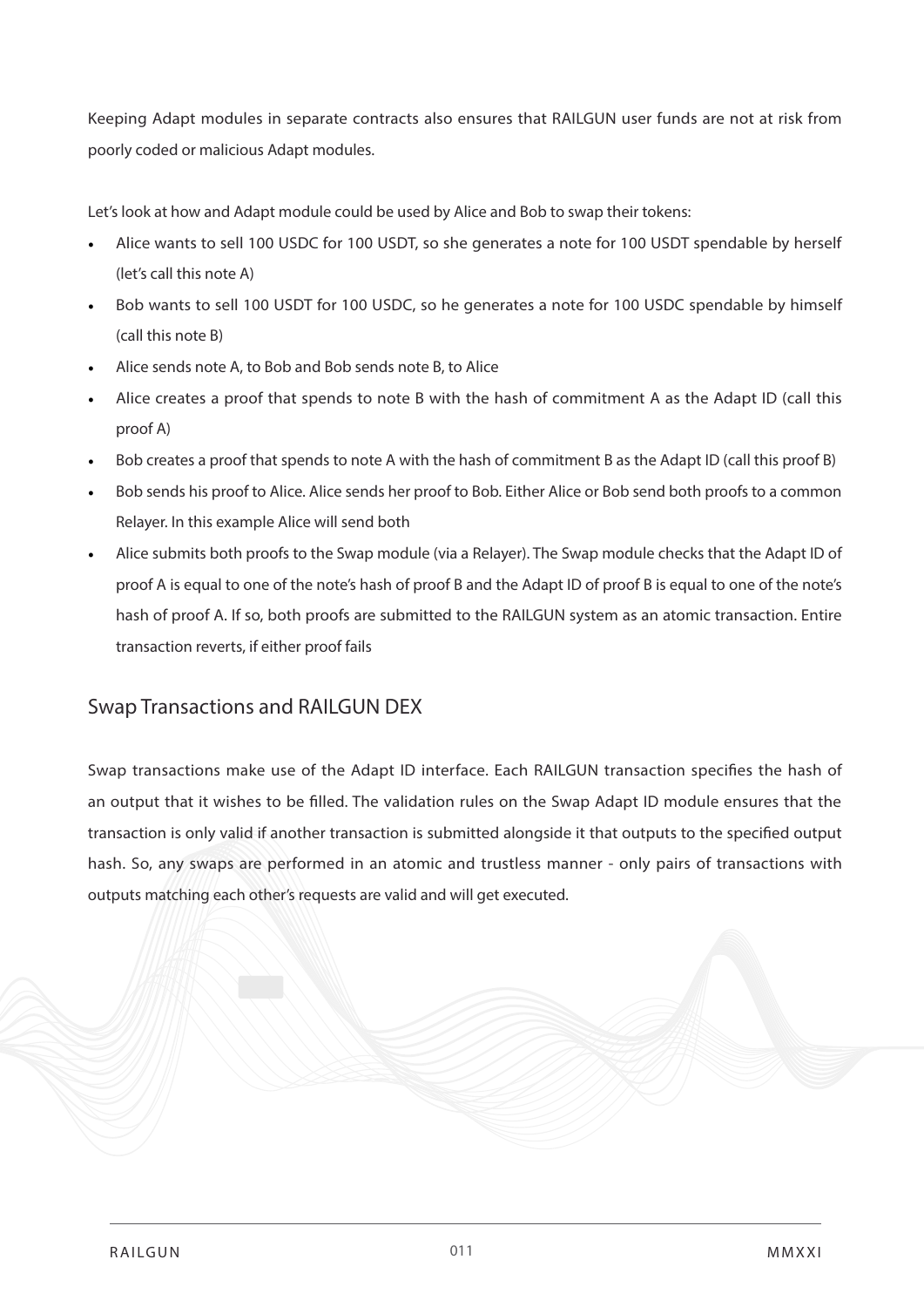#### Relayer Network

In RAILGUN, anyone can be a Relayer. Users specify the transaction and gas price they wish to submit. The Relayer then responds with a fee to be paid (to cover the Relayer's ETH gas cost). The user then generates a RAILGUN transaction with one of the outputs to the Relayer's address matching the requested fee. The Relayer checks that one of the outputs is addressed to them with the correct fee, and then sends the transaction both to the network and to the user at the specified gas rate. This prevents the user's internal RAILGUN transactions from being associated with their ETH address.

#### Potential Technology Roadmap:

After launch, DAO users can vote to:

- Deploy RAILGUN Core with reference frontend
- Deploy RAILGUN on Binance Smart Chain & Polygon (Likely July/August 2021)
- Deploy the Relayer network
- Batch transaction verification capabilities making internal & swap transactions cheaper
- RAILGUN DEX (RAILYSWAP)
- Pay transaction fees in a different token to what's being transacted
- Private NFT support
- Fully Private NFT auctions
- Private voting via NFT'd stakes
- SOL / Solana RAILGUN (SOLRAIL) deployment (Likely November 2021)
- Polkadot RAILGUN (DOTRAIL) deployment (Likely January 2022)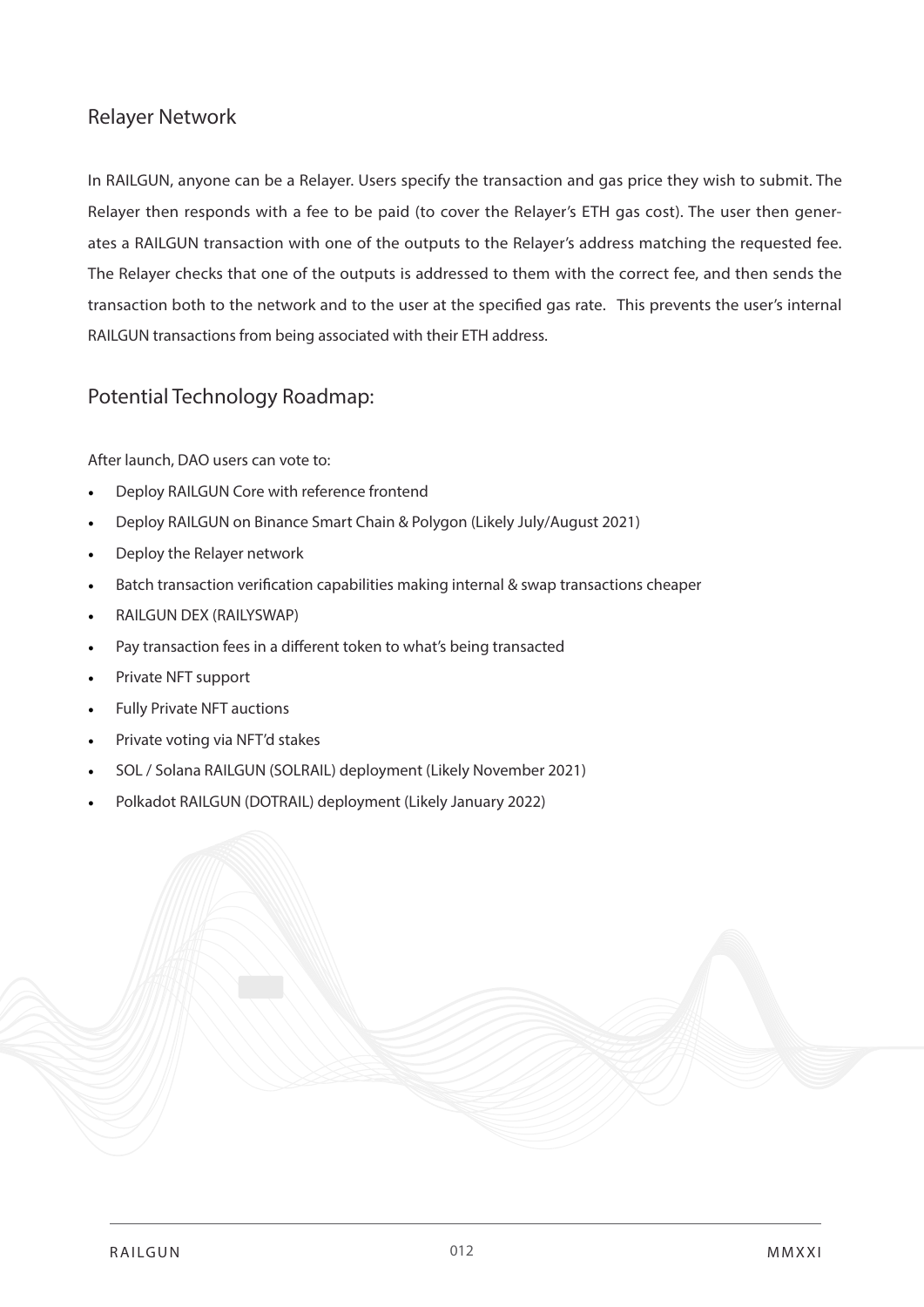## Governance

RAILGUN is not under the control of any one person or team, and it never will be. The guidance will always come from the RAILGUN DAO, a DAO (Decentralised Autonomous Organization) where the governance token holders vote on proposals that define the operations and direction of the project. RAILGUN smart contract code is only deployed or updated after a DAO governance vote. At launch, RAILGUN DAO will go live without any RAILGUN privacy contracts deployed – the version of the code that is deployed will be the one voted on by RAIL token stakers.

#### RAIL Token & Voting

RAIL is the governance token of the RAILGUN DAO. One token (staked in the voting contract) equals one vote. Users who have not staked, or who are unstaking, will not be able to vote. Once the RAIL tokens are staked, the unstaking period is 30 days, thus there is an effective minimum time of 30 days to hold the token after a vote is cast. This means that voters have to look at least a month in advance when they choose how they vote for protocol upgrades or fees. There can be no "Vote Raiding" and voters will look beyond the next few days.

#### RAIL Distribution

The distribution of the RAILGUN DAO governance token, RAIL, can be summarized as below:

- 25% allocated to Airdrop
- 25% allocated to the Foundation
- 50% allocated to RAILGUN DAO

Total circulating token supply at launch will be 50 million RAIL tokens. Maximum lifetime total supply of the RAIL token would be 100 million tokens - creating more than 100 million is impossible.

Airdrop tokens (25%): Ethereum addresses who have made donations on the ETH network to privacy charities and nonprofits, such as the TOR Project, the Right to Privacy Foundation, the Free Software Foundation and others, will be given an airdrop of RAIL tokens. The most important part of the forming of any community is the inclusion of members, and members that have already proven their long-term interest in the goals of Railgun are the perfect members to start the DAO. Many of these recipients may not be initially aware that they are receiving the airdrop, as there is no way to directly inform them.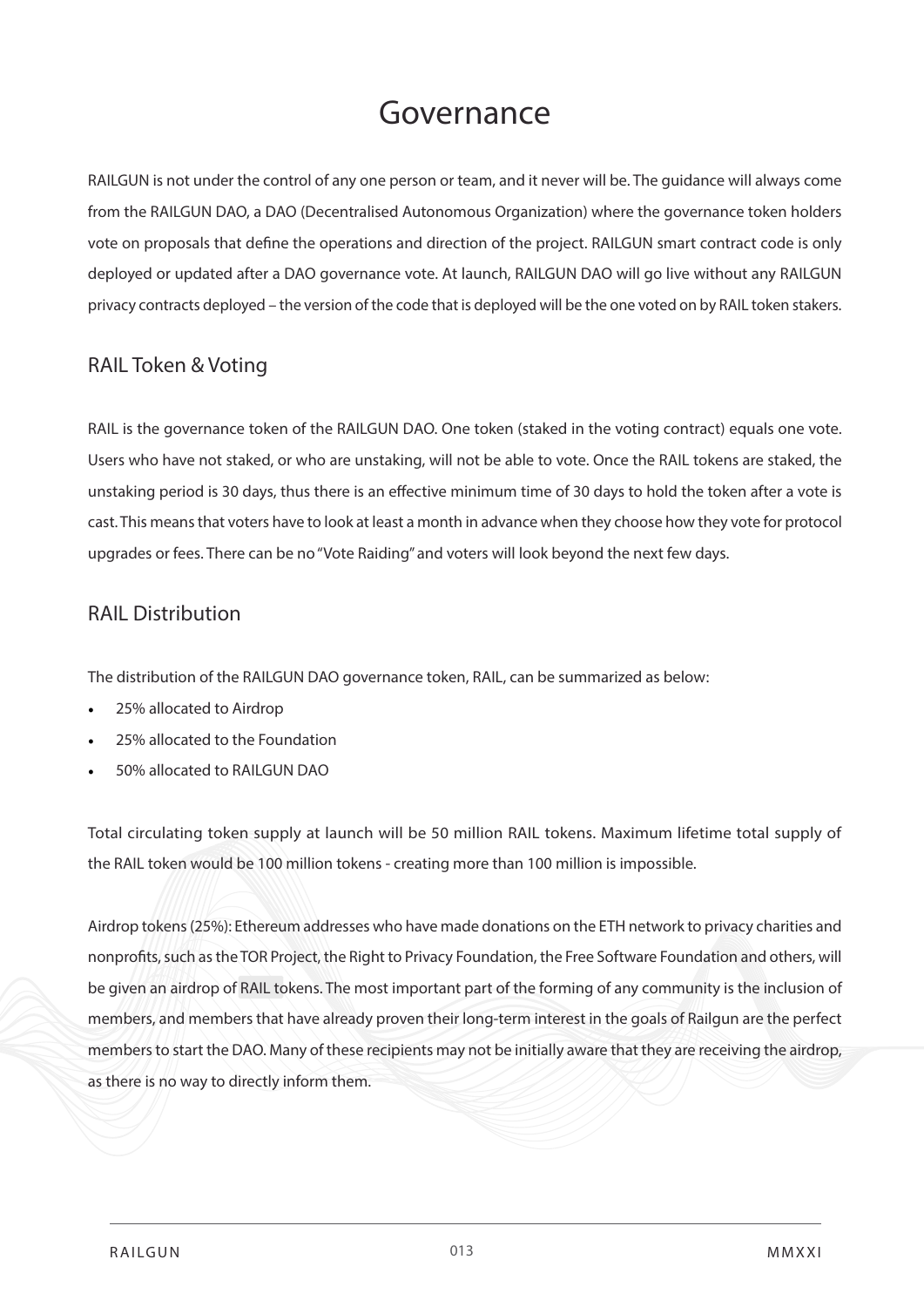Foundation tokens (25%): The Right to Privacy Foundation issued a grant to develop RAILGUN project and has volunteered to take custody of 25% of the RAIL tokens, in order to support the long-term benefit of the Project. The foundation is a registered charity and is not motivated by profit. These tokens will only be used for incentivizing developers and the promotion of the RAILGUN platform, including future deployments. The Foundation will not be a seller of tokens for the first DAO year.

DAO tokens (50%): The 50 million tokens given to the DAO are locked and unminted. They can only be minted by a DAO vote by RAIL token holders. For example, if the DAO wanted to give a bonus yield to liquidity pool runners of the RAIL token, the DAO will vote to mint and unlock the required number of RAIL tokens from this allocation. The DAO can vote on how to distribute transaction fees from the RAILGUN Treasury to RAIL token holders

#### Summary

All users should be a meaningful part of RAILGUN, and influence the growth and direction of the project as a community that values privacy in the digital age. The RAIL token will be used in the DAO governance system for this kind of teamwork. Users will be able submit proposals for change, and to vote on changes, privately and securely. In the first weeks, we saw proposals by early supporters, from native desktop and mobile RAILGUN app ideas to the distributing of transaction fees collected in the RAILGUN treasury to staked RAIL token holders.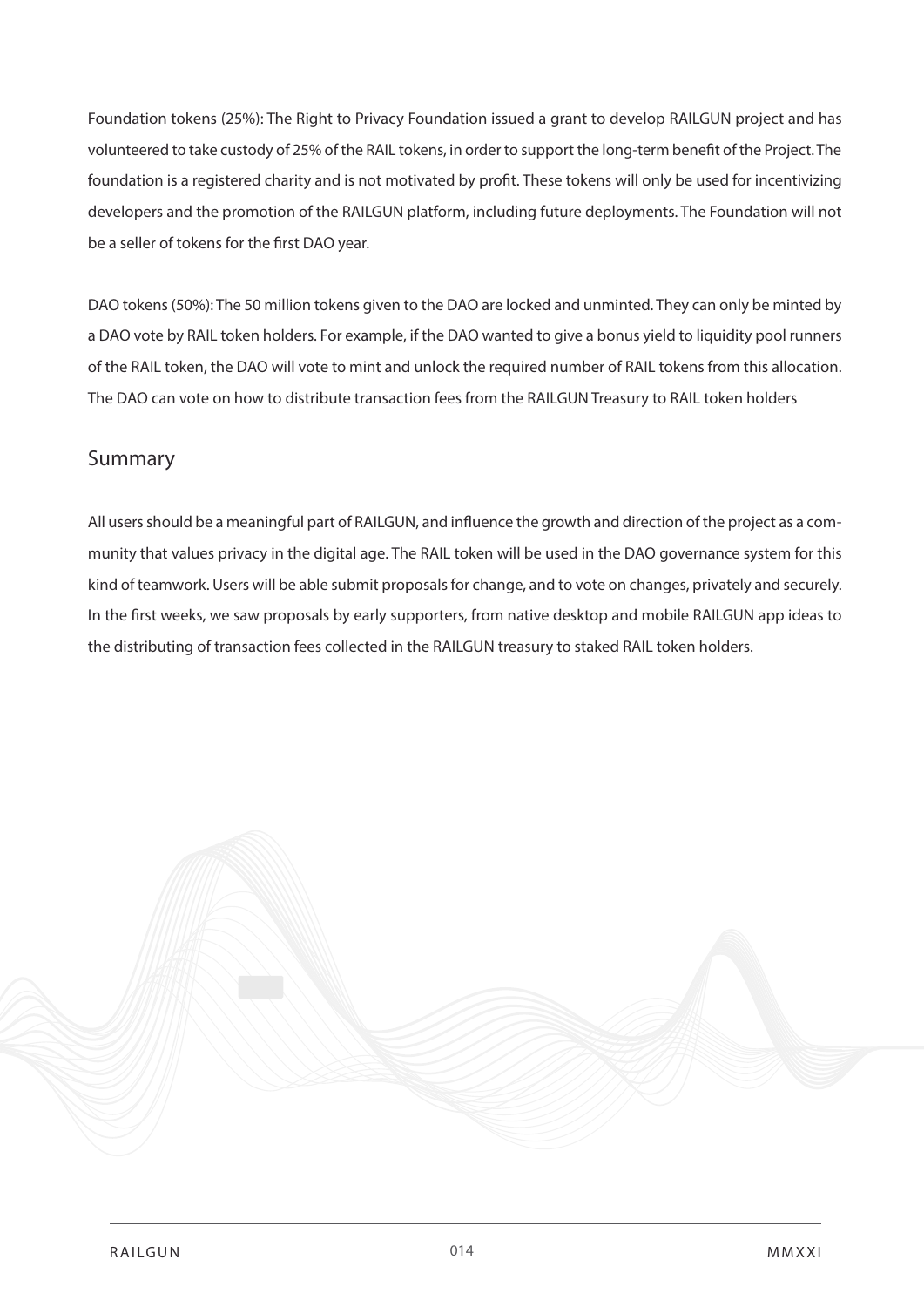# **ECONOMICS**

*The following is the economic proposal that will be delivered to be voted on by RAILGUN DAO members in the first week after the launch. The RAIL stakers, who will have the DAO voting rights, may propose any alternatives - or vote either for or against this particular proposal. Please refer to the Governance section for further information on the governance model and process.*

#### The Economics of RAILGUN and the RAIL Token

The economic policy of the RAILGUN network will be controlled by those who interact and contribute directly to the RAILGUN system and its anonymity pool. The RAIL token will be used to govern the system, its upgrades, and its parameters. It will also be used to incentivize participation in governance and growth.

RAIL will be continuously emitted to all liquidity pools. The RAIL liquidity pool will be the first to exist, and its liquidity providers will earn governance power proportional to the amount of RAIL deposited. The private and anonymous nature of liquidity pools allow RAIL holders to remain unknown and govern in secrecy, a property unique to the RAILGUN system that protects the voters and contributes to a more robust, independent RAILGUN DAO. The exact emission schedule will be governable by RAIL holders but will start with a 10-year emission schedule.

#### Fees and the RAILGUN Treasury

Fees will be coded into every interaction: the fees taken are sent into the RAILGUN DAO Treasury address. Only majority votes of the DAO can control the spending of DAO Treasury funds - no other person can move them. All RAILGUN fees will initially be set to zero except for the ADD function fee and REMOVE function fee which will be set at the start to 25 basis points each. This means the RAILGUN privacy smart contract will charge 0.25% of the tokens to desposit or withdraw. With a large volume of privacy-preserving transactions expected to take place through the RAILGUN privacy contract, from the start, the fees collected in the Treasury are expected to grow very large from RAILGUN privacy contract activity.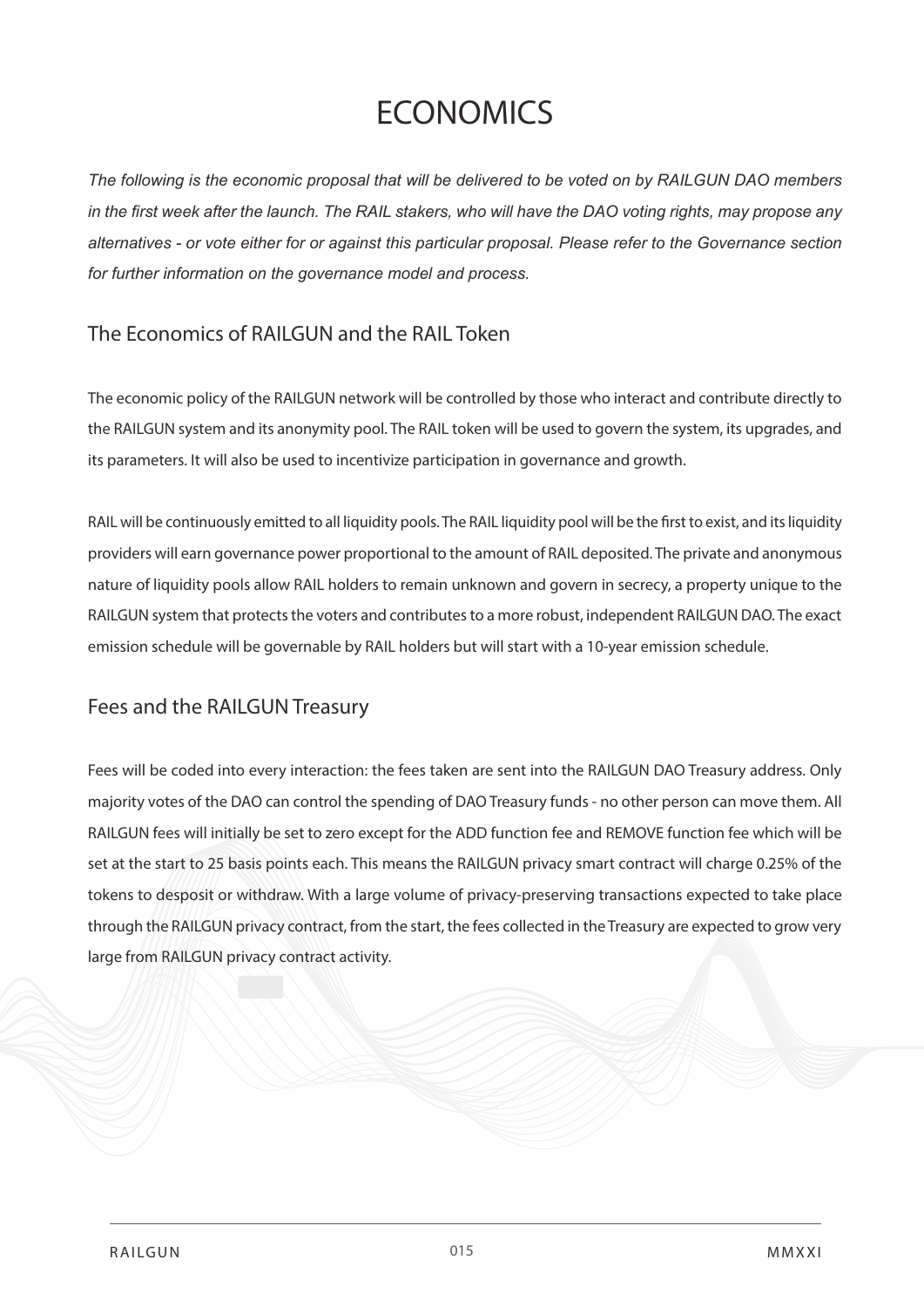#### Liquidity Provisioning for RAIL

RAIL will be released from the DAO to early users and liquidity providers of the early versions and prototypes to incentivize participation in development and testing. In general, RAIL tokens will be released to liquidity providers and active users over the next 10 years, in proportion to their activity on the network. This serves firstly to incentivize active use of the network. And secondly, this makes sure that the governance of RAILGUN goes to users who are actually using RAILGUN and are strongly aligned with its success.

#### Multiple Chains

As the RAILGUN project deploys RAILGUNs on Binance Smart Chain & Polygon first, and the later on Solana & Polkadot, the new corresponding tokens (POLYRAIL, SOLRAIL, DOTRAIL, etc.) will be airdropped ONLY to those who are staking RAIL and to those holding any LP tokens for RAIL. The alternate-chain deployments like Binance Smart Chain RAILGUN (BRAIL) and Polygon RAILGUN (POLYRAIL) should be airdropped to those providing RAIL liquidity on DEXs (those who hold LP tokens) rather than only to RAIL stakers.

No other parties will receive these new token airdrops and there will be no reserve supply at all. These new non-ETH chain tokens will have a completely new market cap and price, independent of RAIL.